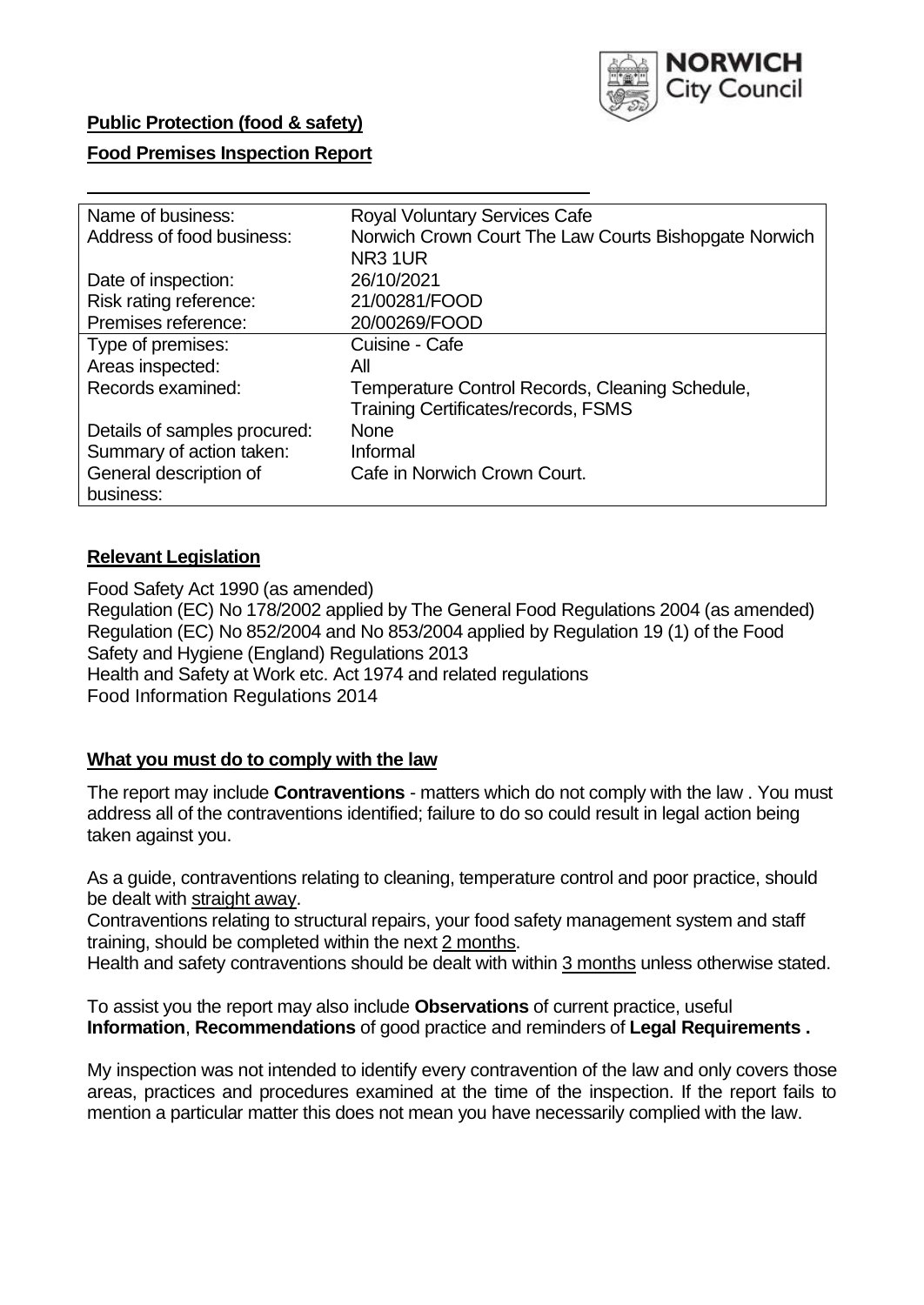# **FOOD SAFETY**

### **How we calculate your Food Hygiene Rating:**

 The food safety section has been divided into the three areas which you are scored against for the hygiene rating: 1. food hygiene and safety procedures, 2. structural requirements and 3. confidence in management/control procedures. Each section begins with a summary of what was observed and the score you have been given. Details of how these scores combine to produce your overall food hygiene rating are shown in the table.

| <b>Compliance Area</b>                     |          |                |                | <b>You Score</b> |                |    |           |    |                |  |  |
|--------------------------------------------|----------|----------------|----------------|------------------|----------------|----|-----------|----|----------------|--|--|
| Food Hygiene and Safety                    |          |                |                | $\Omega$         | 5              | 10 | 15        | 20 | 25             |  |  |
| <b>Structure and Cleaning</b>              |          |                |                | $\overline{0}$   | 5              | 10 | 15        | 20 | 25             |  |  |
| Confidence in management & control systems |          |                | $\overline{0}$ | 5                | 10             | 15 | 20        | 30 |                |  |  |
|                                            |          |                |                |                  |                |    |           |    |                |  |  |
| <b>Your Total score</b>                    | $0 - 15$ | 20             | $25 - 30$      |                  | $35 - 40$      |    | $45 - 50$ |    | > 50           |  |  |
| <b>Your Worst score</b>                    | 5        | 10             | 10             |                  | 15             |    | 20        |    |                |  |  |
|                                            |          |                |                |                  |                |    |           |    |                |  |  |
| <b>Your Rating is</b>                      | 5        | $\overline{4}$ | 3              |                  | $\overline{2}$ |    |           |    | $\overline{0}$ |  |  |

Your Food Hygiene Rating is 5 - a very good standard



# **1. Food Hygiene and Safety**

 with legal requirements. You have safe food handling practices and procedures and all the Food hygiene standards are high. You demonstrated a very good standard of compliance necessary control measures to prevent cross-contamination are in place. Some minor contraventions require your attention. **(Score 5)** 

### Contamination risks

 with bacteria or allergens or its physical contamination with dirt, foreign objects or **Contravention** The following exposed food to the general risk of cross-contamination chemicals:

• worn chopping boards.

### Personal Hygiene

**Observation** I was pleased to see that standards of personal hygiene were high.

### Poor Practices

**Contravention** The following matters represented poor practice and if allowed to continue may cause food to become contaminated or lead to its deterioration: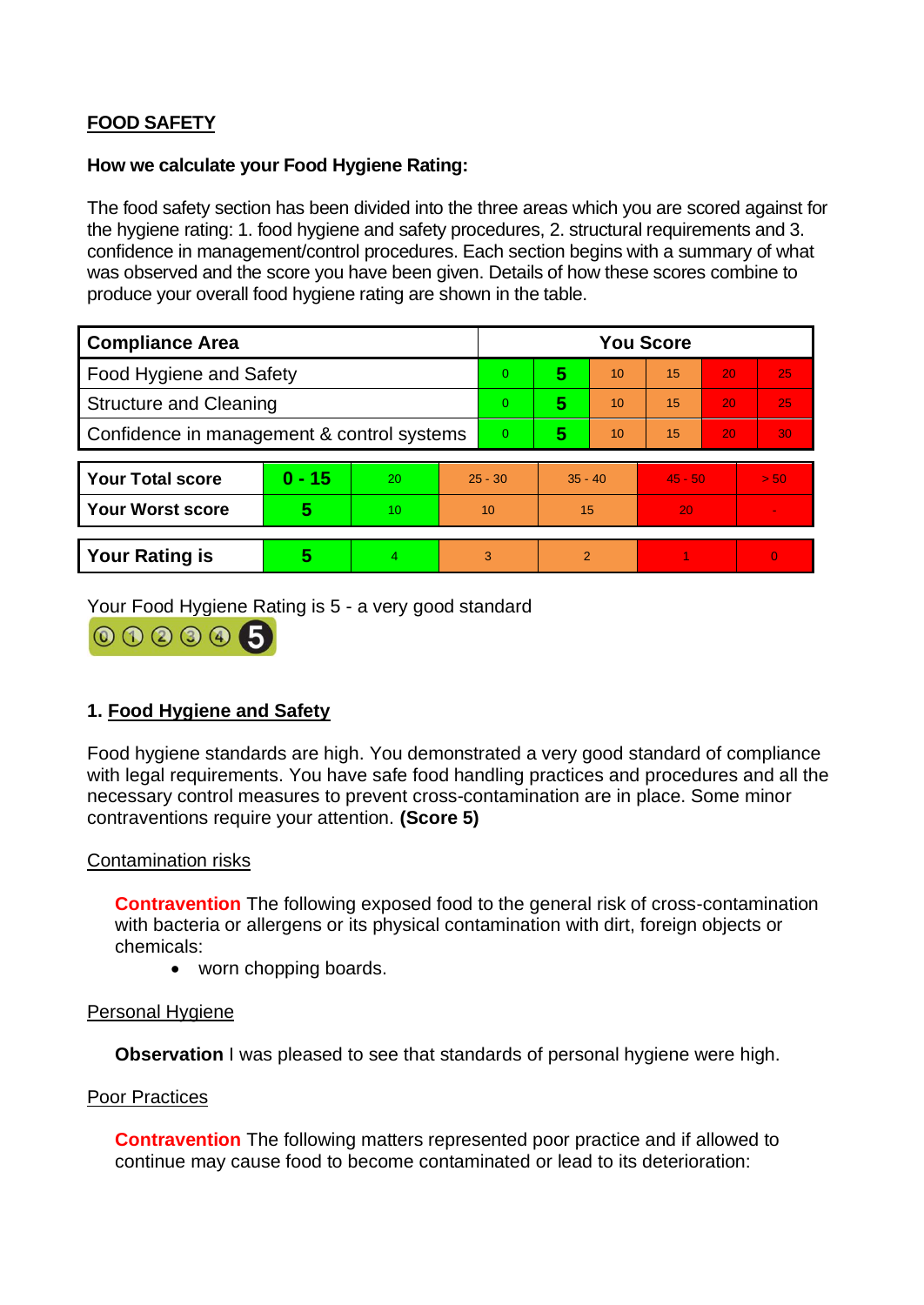• boxed shell eggs stored above ready to eat foods in upright fridge.

# **2. Structure and Cleaning**

The structure facilities and standard of cleaning and maintenance are all of a good standard and only minor repairs and/or improvements are required. Pest control and waste disposal provisions are adequate. The minor contraventions require your attention. **(Score 5)** 

### Cleaning of Structure

**Contravention** The following items were dirty and require more frequent and thorough cleaning:

• badly water marked and stained flooring around dishwasher.

### **Maintenance**

**Contravention** The following had not been suitably maintained and must be repaired or replaced:

- damaged paper towel dispensers
- rust to base of bulk freezer in rear corridor

### **3. Confidence in Management**

 of compliance with the law. You have a good track record. There are some minor maintained. Your staff are suitably supervised and trained. You have a good track record. A food safety management system is in place and you demonstrate a very good standard contraventions which require your attention.Your records are appropriate and generally There are some minor contraventions which require your attention. **(Score 5)** 

### Proving Your Arrangements are Working Well

**Contravention** The following matters are needed in order to demonstrate your food safety management system is working as it should:

• maintenance recording

# **Traceability**

**Observation** Your records were such that food could easily be traced back to its supplier.

### **Training**

 **Observation** I was pleased to see that food handlers had been trained to an appropriate level and evidence of their training was made available.

### Allergens